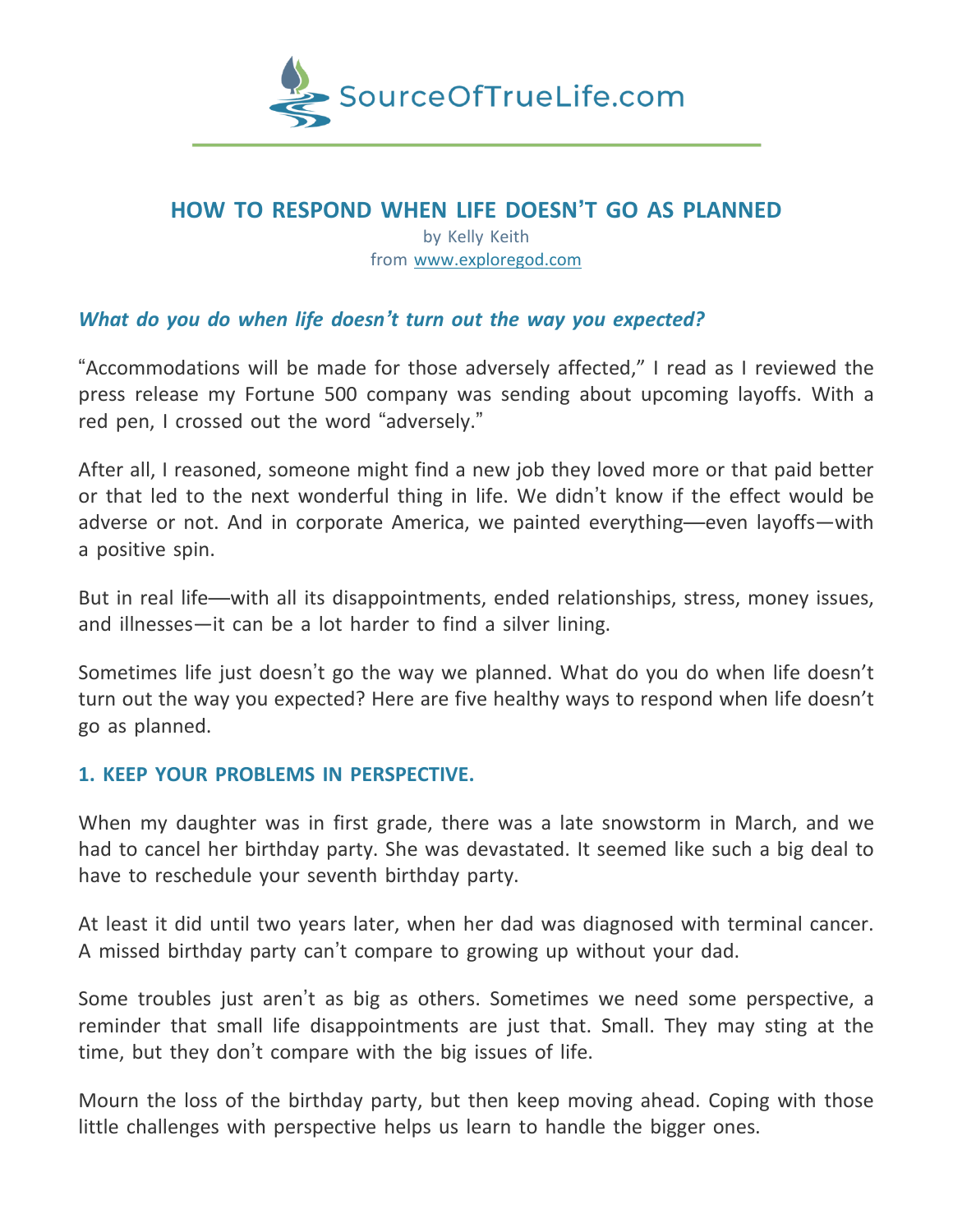## **2. REMEMBER YOUR PAST WINS.**

Right now as you're reading these words, your track record for getting through hard days is 100%. You've faced difficulties in the past, but you're still here. You're still going.

During the COVID-19 pandemic, I had to cancel a long-planned trip to Greece. We were extremely disappointed. But here's what I knew: I'd been through the death of my late husband, and I'd come out of that terrible experience more resilient.

I knew that my track record wouldn't change. I would get through this disappointment, too.

When you're walking through a tough time, it always helps to remember the challenges you've already conquered. Take a moment to look at yourself and remember what you've overcome up to this point.

You can do it. Not without pain. Not without heartache. But you can get through it, and you'll come out the other side with more resilience for the next challenge. (We all know there will be one.)

# **3. COUNT YOUR BLESSINGS.**

The power of **[intentionally](https://www.exploregod.com/daily-inspiration/attitude-of-gratitude) practicing gratitude** has been shown through a number of studies. In fact, "gratitude helps people feel more positive emotions, relish good experiences, improve their health, deal with adversity, and build strong relationships."<sup>1</sup>

That doesn't mean that you have to smile all the time, pretend everything is OK when it's not, or ignore bad things when they happen. It means that when things are hard, you can choose to seek out "silver linings."

Several years ago, a friend's husband was laid off while the two of them were caring for their son as he battled cancer. Instead of feeling like the world was against them, they chose to be thankful that her husband had the opportunity to spend more time with the family. Reframing their thoughts and seeking out gratitude helped them weather the storm. And after their son passed away, the extra time they'd had together was even more special.

When life gives you disappointments, seek out the blessings that may be in disguise.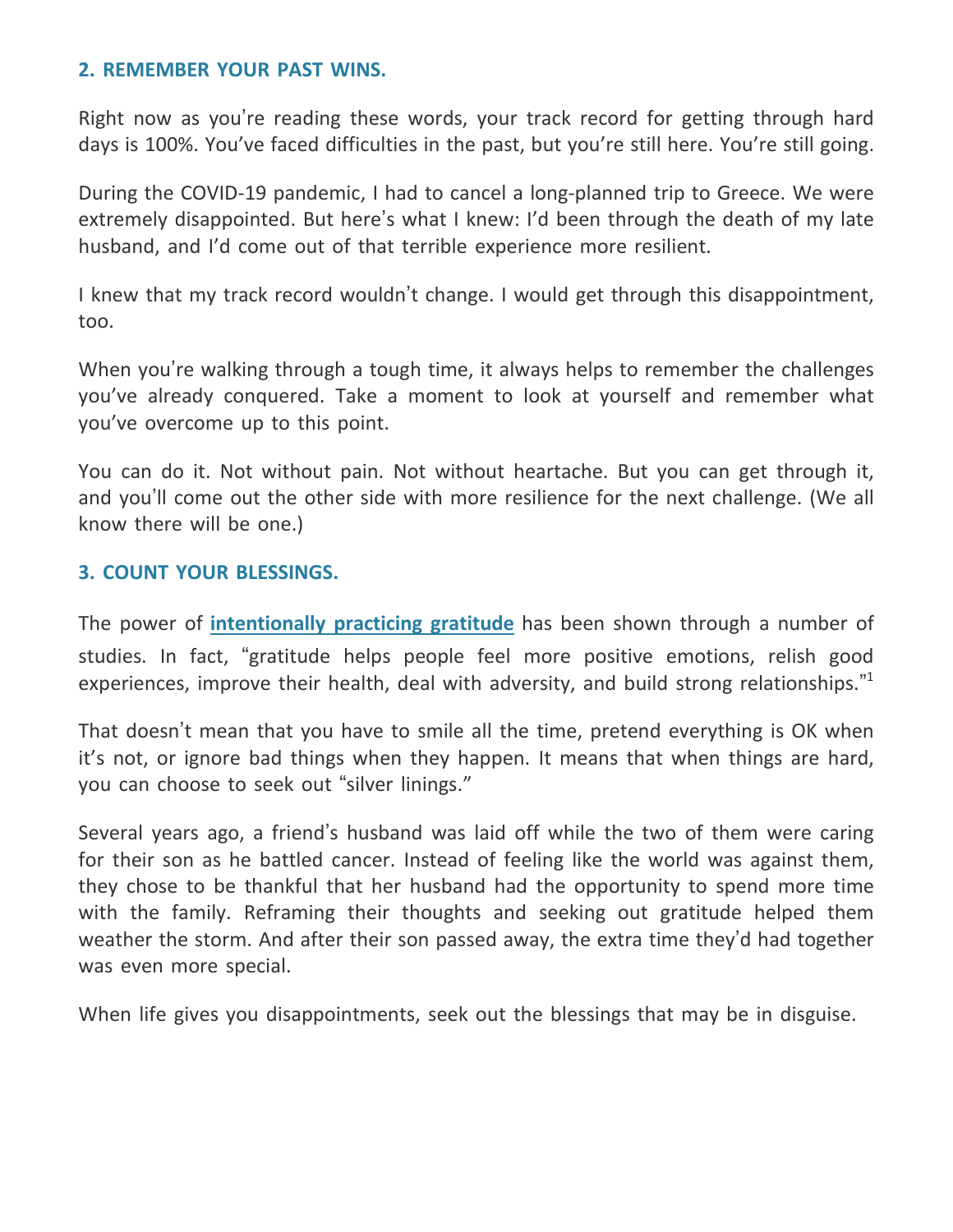## **4. KEEP THE FAITH.**

In **John 16,** Jesus says plainly, "In this world you will have trouble." <sup>2</sup> Notice he doesn't say that you *may* have trouble. No, you *will* have trouble. There's no room for doubt; it's a certainty.

Thankfully, Jesus doesn't stop there: "But take heart!" he says. "I have overcome the world." <sup>3</sup>

Jesus knew quite a bit about the troubles of this world. Christians believe that though **[Jesus](https://www.exploregod.com/articles/is-jesus-god) is God**, he was also fully human during his time on earth. He experienced the disappointment, frustration, and difficulty of human life—all while knowing that, ultimately, he would die on the cross to save humanity.

In the Christian understanding, through **his death and [resurrection](https://www.exploregod.com/videos/why-does-jesuss-resurrection-matter)**, Jesus ultimately triumphed over the power of sin in this world. And because of his sacrificial death on our behalf, we all have the opportunity to pursue a relationship with him.

Through this relationship, we find **[forgiveness](https://www.exploregod.com/articles/what-is-sin) of our own sins** and the promise of eternal life. As a result, we can find further reassurance and hope in Paul's words:

I consider that our present sufferings are not worth comparing with the glory that will be revealed in us. . . . In the same way, the Spirit helps us in our weakness. We do not know what we ought to pray for, but the Spirit himself intercedes for us through wordless groans. . . . And we know that in all things God works for the good of those who love him, who have been called according to his purpose.<sup>4</sup>

When trials and tribulations come your way, keep the faith. God works all out for good for those who love him.

## **5. CHOOSE PEACE.**

Jesus also explained in **John 16** why he was telling his disciples about the inevitable hardships of this world: "I have told you these things, so that in me you may have peace." 5

It's worth noting that Jesus doesn't say we *will* have peace, like he says we will have trouble. He says we *may* have peace. That peace comes from having faith in Jesus, and it's our choice. We can choose to **find peace in [trusting](https://www.exploregod.com/articles/how-to-trust-in-god) God**.